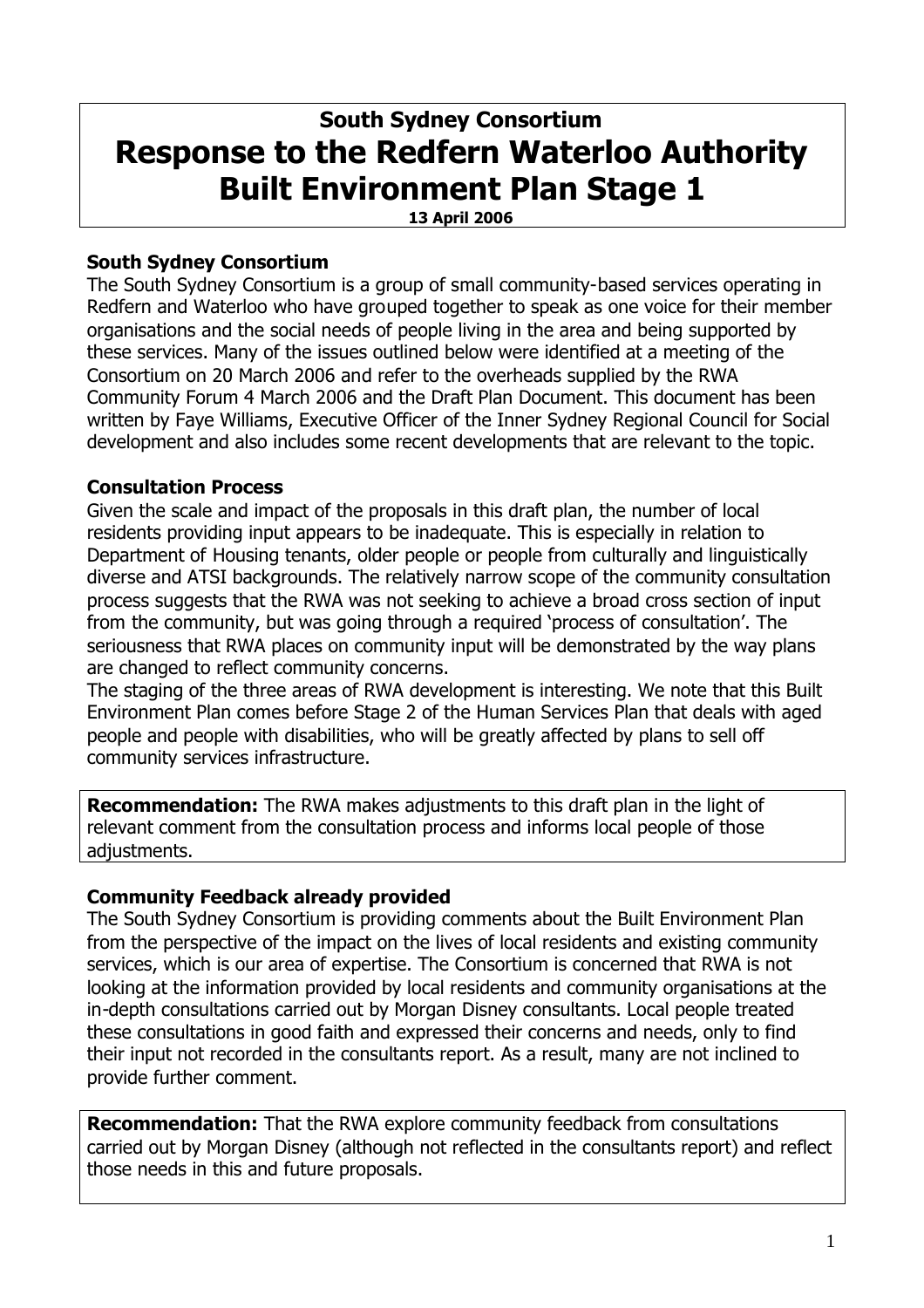## **Population Increase**

Referring to the overheads provided to people attending the consultation, the 'Local Context' overhead identifies a planned increase in housing and people in the area. Figures of a 75% increase in population in the Inner City area have been quoted. We are already seeing a lot of new housing and residents in Redfern and in Waterloo especially high rise apartments built on vacant industrial sites. Because of this population growth, we do not agree with the sell off existing community infrastructure such as schools, hospitals and community justice facilities. There is also a concern about the impact of the planned level of development on infrastructure such as water, sewerage, electricity and traffic.

# **Lost opportunities**

The built environment in Redfern and Waterloo consists of a high proportion of ageing real estate that needs development, but the opportunity to produce an exceptional community through the built environment does not appear to be in the plans. Because the new developments in Redfern and Waterloo have to pay for themselves by meeting the needs of developers, it appears we will have high-rise units, a large shopping and office complex on narrow streets with insufficient open space. The capacity to produce an inner city village that retains its historical charm and builds on the diversity of culture, while treating long-term residents with respect, appears to be lost.

One of the attractions of Redfern and Waterloo is its proximity to the CBD, but the built environment plan does not seem to be considering the impact of the CBD on Redfern and Waterloo. Why build more office space in Redfern and Waterloo when there is excess office space in the city not being used? Conversely, there is the opportunity to use public facilities that are being sold off to offer services that are now congested in CBD eg, legal services.

# **Working with Council**

The quality of the built environment in Redfern and Waterloo also depends on plans and action taken by the City of Sydney Council. Yet there appears to be no inclusion of City of Sydney plans and initiatives in this proposal. The upgrade of Redfern Street is one example of how it is essential that these two authorities integrate their efforts.

# **Impact on existing residents**

The focus of the Built Environment Plan is limited to the public owned sites. Around these sites are other elements of the built environment that are in private hands. Existing residents talk about being built under, above and up against but are not seen as part of the 'built environment' and not catered for in the plans. There is concern about a canyon effect with 18 story developments and narrow streets

**Recommendation:** The RWA takes the opportunity to create an holistic Built Environment Plan that includes the necessary elements of state government, RWA, council, community and private interests with the view to create an exceptional inner city community.

# **Traffic**

This is a vital element of the whole plan that is dependant on its interface with existing infrastructure that is controlled by the RTA and has impacts wider than Waterloo and Redfern. Its proximity to the CDB makes Redfern and Waterloo a conduit for the arterial traffic passing through the area on its way to the city, or traveling from suburbs in the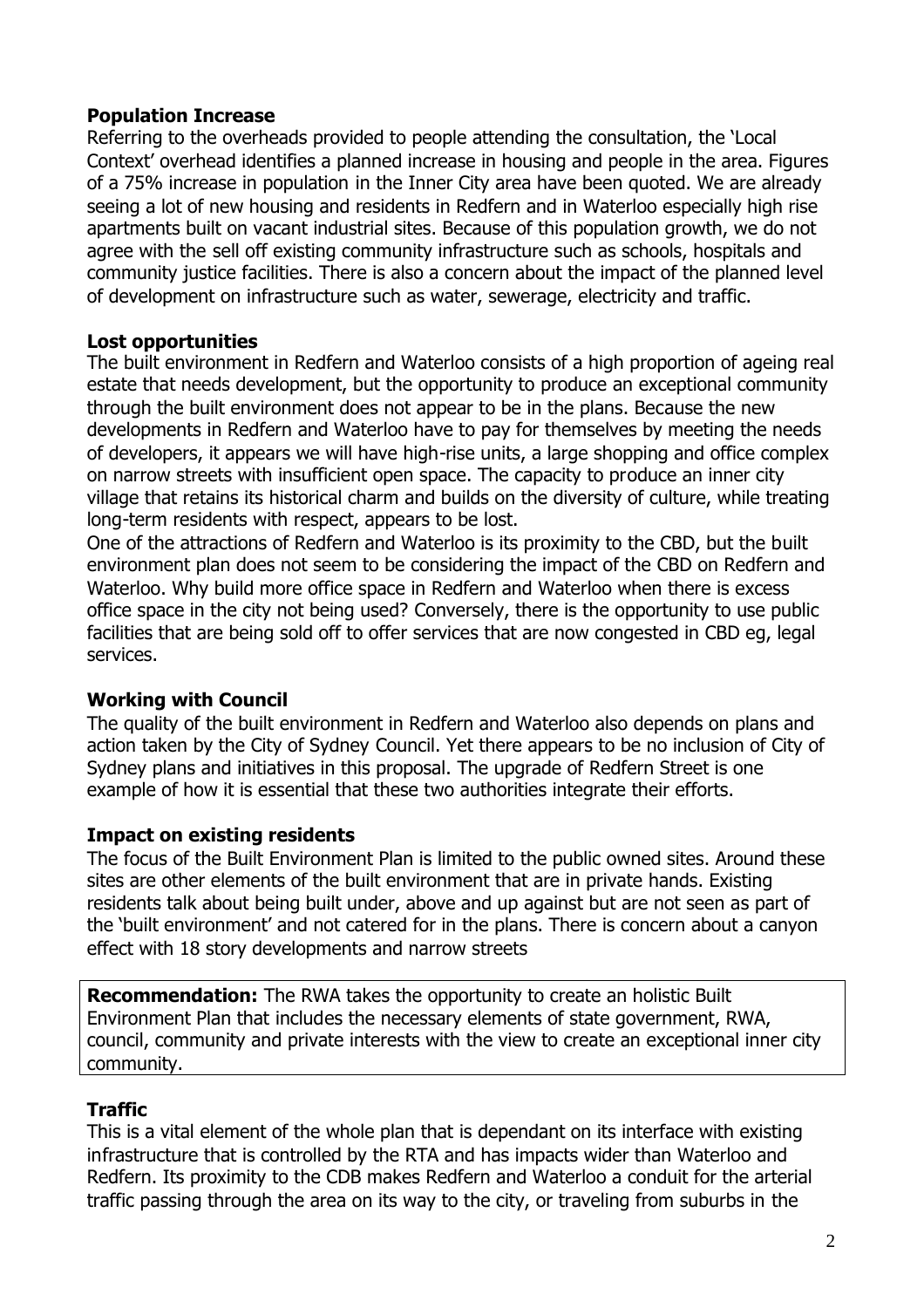south towards the east or west. It now appears that necessary RTA and State Rail approvals and co-operation that are vital to the success of the plan are not forthcoming. The benefit of the proximity to the railway is for workers coming in from other suburbs, not for local people who live or work locally. The new development will greatly increase the need for car parking for workers coming from outside the area and for greater car ownership by more affluent residents. Free public car parking space does not appear to be well catered for. Local disadvantaged residents have a low level of car usage. What they really need is public transport across Redfern and Waterloo and to hospitals and shopping centres. The South Sydney Traffic Plan needs to be a reference point for RWA traffic plans. The problems of Sydney traffic should not be replicated in new plans for any hubbub in Sydney.

**Recommendation:** This plan has firm traffic-related proposals for: adequate free car parking dealing with increased local car use on narrow streets dealing with the interface of local traffic with through traffic provision of adequate cross-suburb local public transport

## **Safety**

Safety and security are two issues of vital concern to residents. Some members of the consortium are involved in the Community Safety Committee and are aware of how the built environment can provide locations where crimes such as robbery and assault are easier to commit. There is a strong incidence in the area already of attacks on residents and visitors in public spaces.

Some areas of particular concern are:

- civic square open space is essential but has to be planned to maximise safety
- pedestrian footbridge
- tunnel under the road
- small pockets of open space where there are needles, drinking and cars smashed (need more open space)
- injection of gentrified commercial and residential activity into localities where disadvantaged people now operate with some degree of acceptance
- areas of friction between existing residents and newcomers eg shopping centres
- even worse, fully privatised shopping centres where locals suspected of causing trouble are not admitted
- new developments becoming gated, excluding existing residents and increasing tension when they finally do interact.

**Recommendation:** All proposed development is assessed by the local Community Safety Committee to identify design elements that would impact negatively on safety and encourage crime.

#### **Public community infrastructure**

The community organisations in Redfern and Waterloo are particularly opposed to the sale of public land and existing publicly owned premises. Community organisations who use these buildings to run local services are in a key position to identify the need for these community resources. Given the extreme level of disadvantage in Redfern and Waterloo, the need for public community infrastructure is critical. It is recognised that the properties are old and need upgrading and much of this need is due to government departments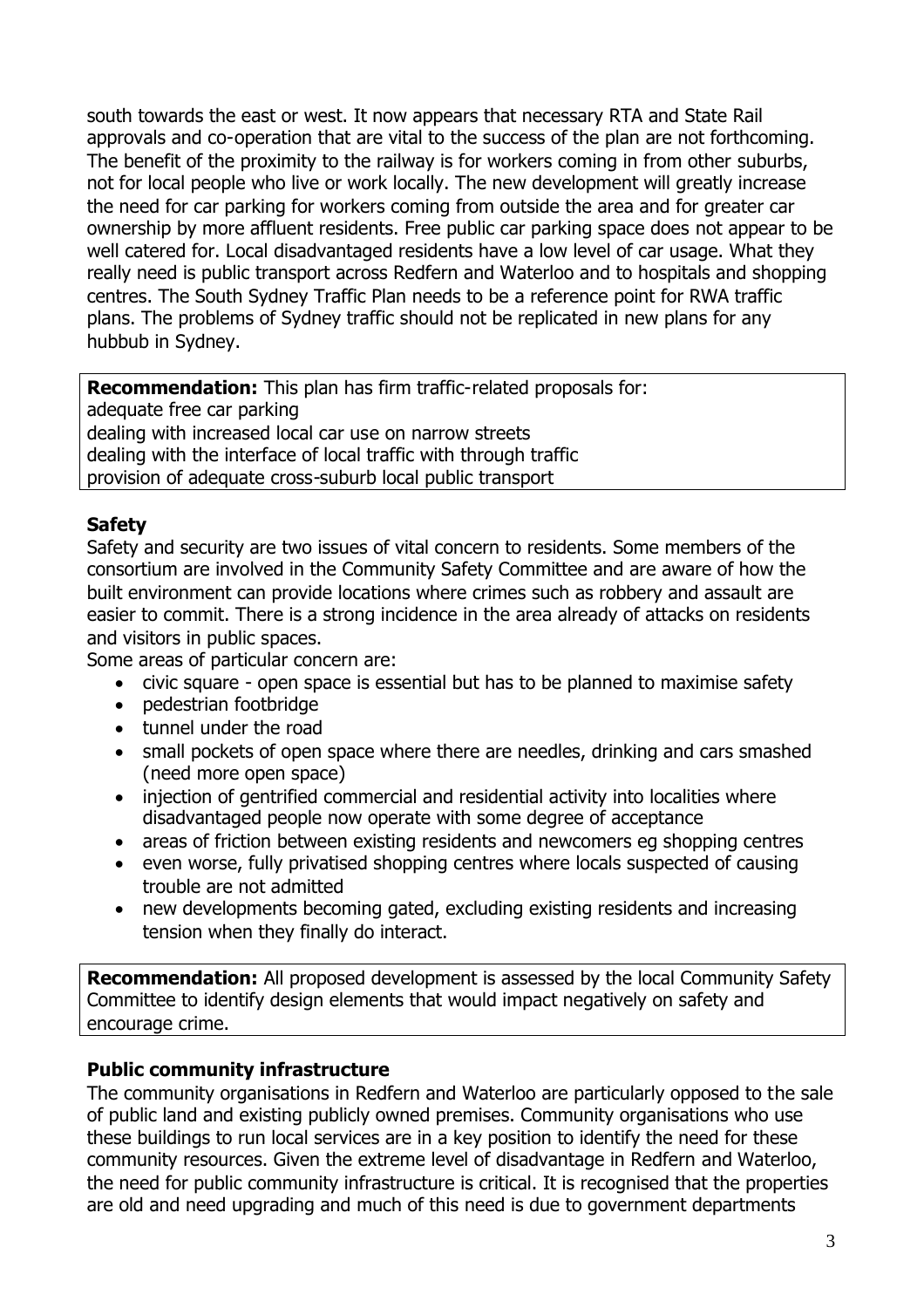such as health, corrective services and education rationalising their services and closing down facilities. The issue may be that these properties are being sold because they are close to the CBD and likely to sell for a high price, not because of a lack of need for services.

Once this public land is sold, it is lost to the community forever. Meanwhile the population is growing due to other RWA initiatives such as increased accommodation and workplaces. There is recently announced increase in mental health funding for community services that will need facilities. vital for the large number of people with mental health in the locality. Health needs are high, with special needs in the Aboriginal population.

## **Need for good quality premises for community services**

Many community organisations have for some time been squeezed into inadequate premises that are too old and too small and that restrict the provision of much needed services let alone any expansion.

When community infrastructure is sold, existing tenants have a tough time finding alternative premises. Rather than a 'make do' or 'move on and don't complain' strategy, there is an opportunity in built environment plans to provide high quality premises for local services. There are already good facilities at The Redfern Centre for aboriginal young people and the other Redfern Centre that houses services for frail aged and people with disabilities. Redfern and Waterloo need purpose-built accommodation for its Neighbourhood Centre and two youth services whose premises are currently unsafe or unusable. This is a built environment issue, not just a human services issue and an opportunity to show local people that they are valued.

# **Redfern School**

Difficulty in finding alternate accommodation has been the recent experience of the experience of the community organisations housed in the Redfern School that has been sold to private interests. While a couple of services have been allowed to stay, most have been searching desperately for alternate suitable premises. While the RWA has offered support, this has proved to be ineffective and there are three or four organisations that will have difficulty providing services to the community for aboriginal people, multicultural residents and young people learning computers.

Redfern School should be kept for a mix of community services, free parking and educational services. The sale of any pieces of public land in this precinct should be used for the above purposes.

# **Rachel Foster Hospital**

This hospital is an iconic facility from the community perspective. The local community has always been involved with the hospital as a community-building exercise eg. extensions were paid for by local low-income residents 'buying a brick'. The hospital represented a service that disadvantaged people in the community felt comfortable with and would therefore attend. Since the Department of Health has removed hospital services, local people experience difficulty getting to the Royal Prince Alfred hospital in Camperdown. Rachel Foster now provides a not-to-be-missed opportunity to provide accommodation for quality services to the high need community in Redfern and Waterloo. The services that need to be kept at Rachel Foster include;

- community health
- mental health services using new federal funding
- back-up facility for the crisis team so they can help people cope with everyday life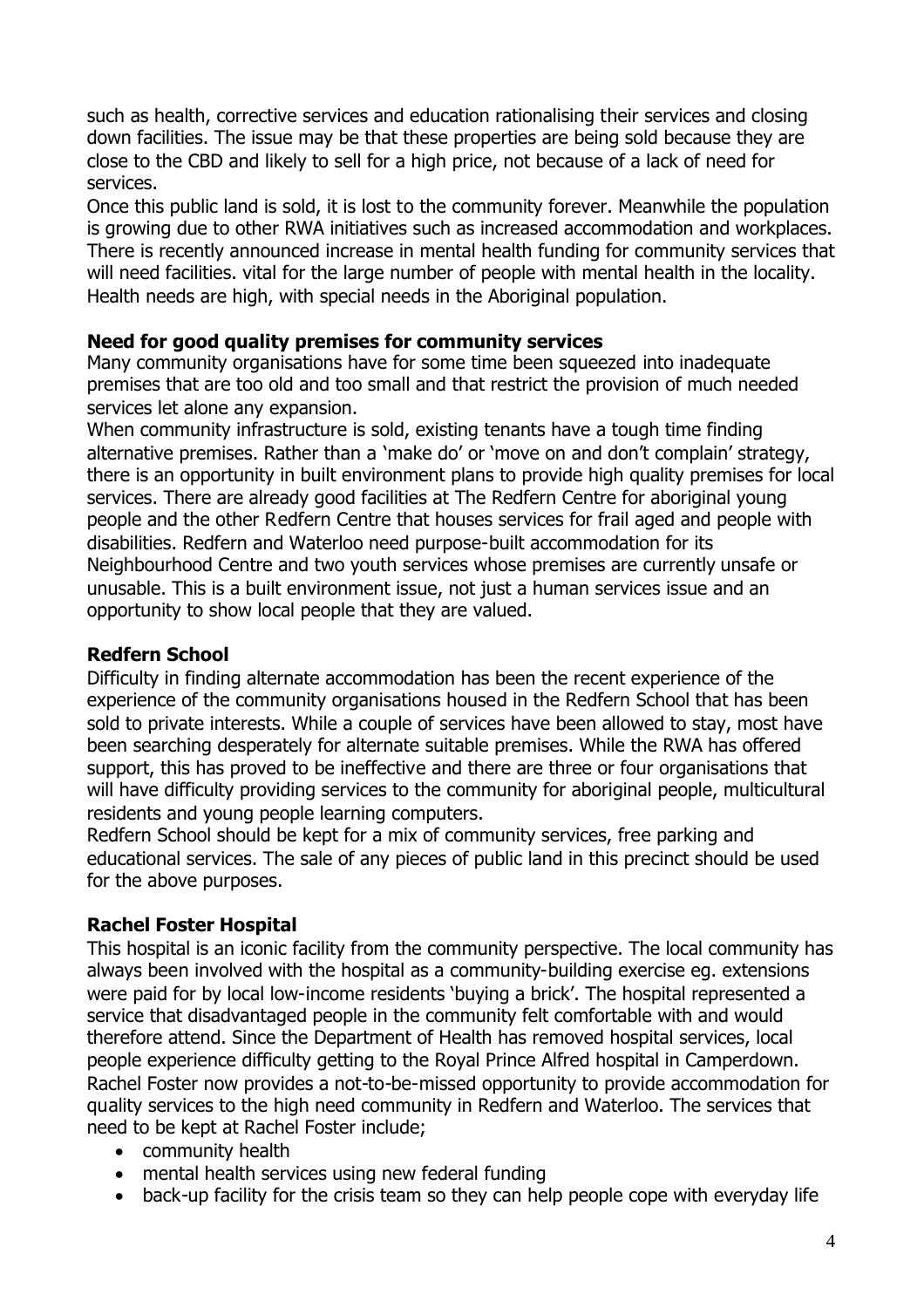- a facility where people are helped to improve their living skills
- aged care  $-$  hostel and nursing home
- drug and alcohol services, especially a drug detox capacity for people with children

A sell off of any sections of Rachel Foster should be used by the Department of Health to provide the services listed above.

## **Courthouse**

The courthouse provides an excellent opportunity to house high quality community justice facilities. Since law and order and safety are major issues in Redfern and Waterloo, any improvement will require good premises for services.

**Recommendation:** An important part of the Built Environment Plan is to provide high quality premises for local services. Any plans for existing state owned infrastructure should prioritise community infrastructure and proceeds of the sale of land surplus to that purpose should be used to provide those quality community premises. These include Redfern Courthouse to house high quality community justice facilities Rachel Foster to provide facilities for expanded community health, mental health, drug and alcohol and residential aged care services Redfern School should be kept for a mix of community services, free parking and educational services

Redfern and Waterloo need purpose-built accommodation for its Neighbourhood Centre and two youth services

# **Public Housing**

We do not want to see public housing reduced. While we are concerned about the numbers of high need people in Redfern and Waterloo and the high-rise configuration, we cannot support any reduction in housing available for disadvantaged people. Rather, we want to see adequate public housing distributed in small groupings throughout the metropolitan area that would eventually mean a lower density of disadvantaged people than in Redfern and Waterloo. The funding of more public housing in other areas and a better mix of people with high and low needs in this area needs to be done **before** the high need people in public housing in Redfern and Waterloo are 'moved on'. We are concerned that the RWA is attempting to change the population mix quickly to meet development demands, rather that taking steps that are in the best interest of disadvantaged people. The RWA especially needs to consider frail older people and people from culturally and linguistically disadvantaged who are very disturbed about being moved.

# **Impact on Housing Estates**

The consortium's greatest concern is the possibility of sell off of Public Housing, perhaps not the high rise at first, but certainly, the walk-ups are especially vulnerable to private sale. Broad directions and principles for changes to the built environment have been set down without reference to the impacts on public housing, as they are to be considered in Stage 2 of the Built Environment Plan.